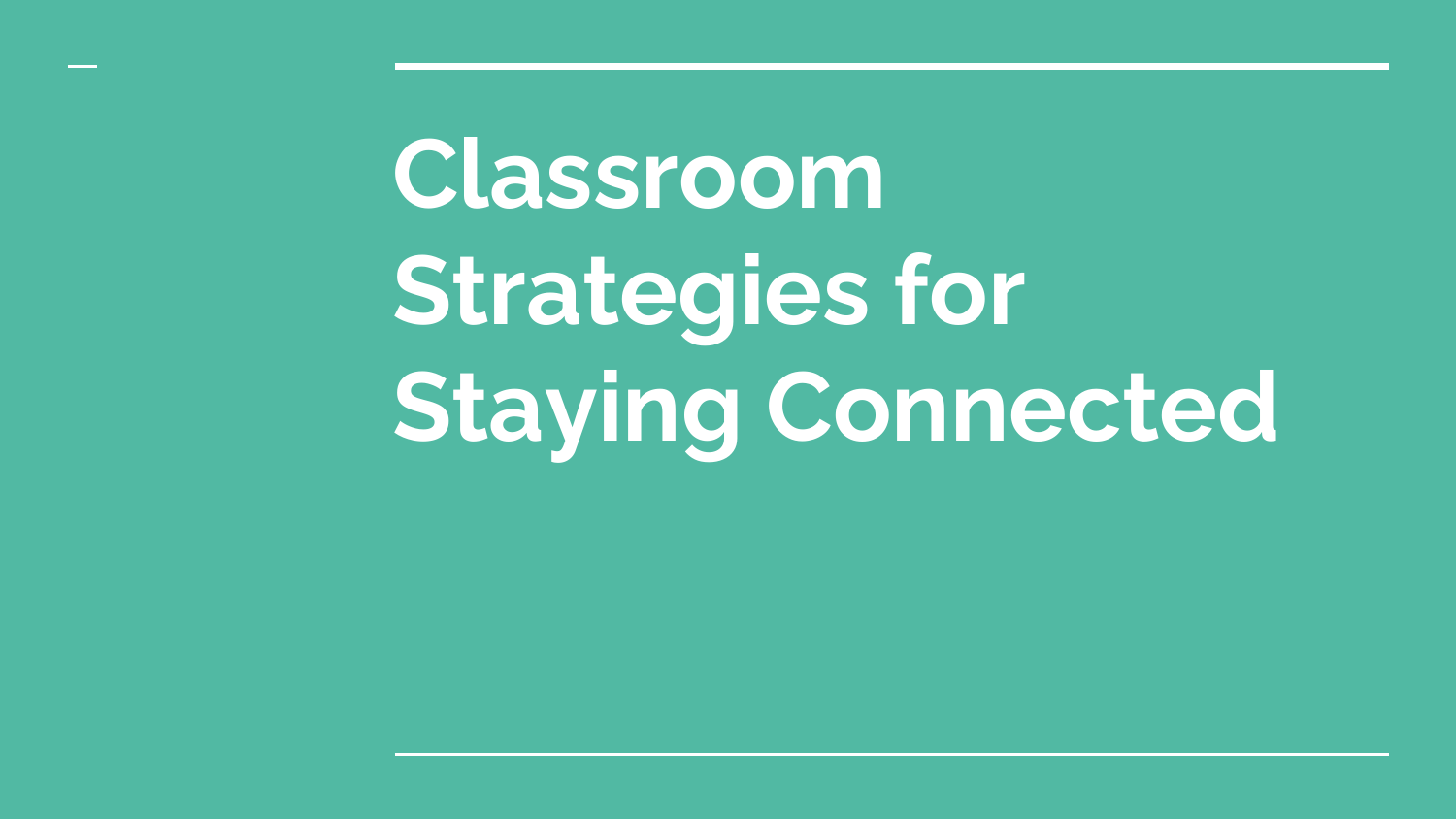# **Claudia Lopez Heinrich MA in TESOL**

**Elgin Community College Harper College Judson University The Literacy Connection**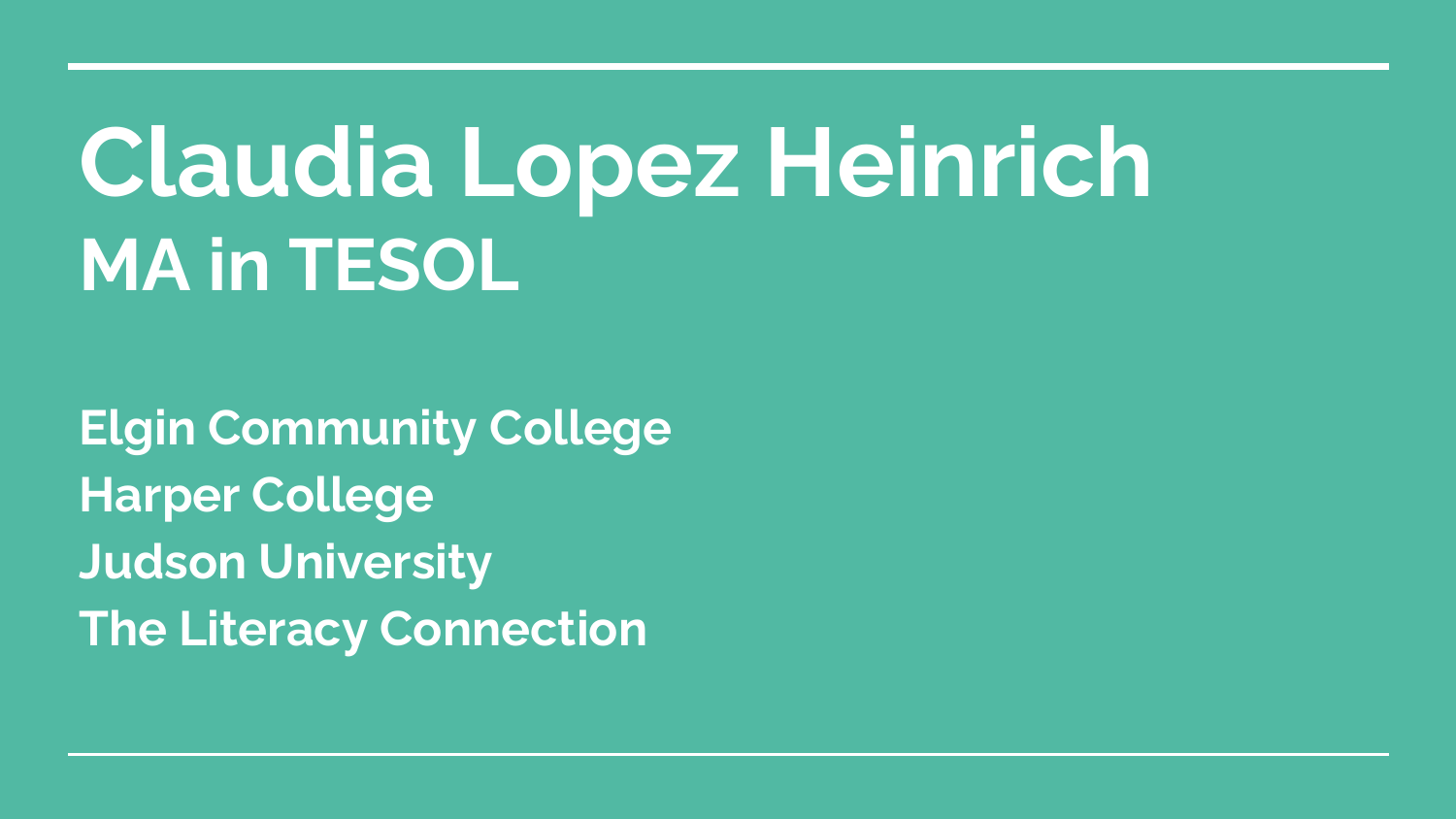# **Claudia Lopez Heinrich MA in TESOL**

**Elgin Community College-ICAPS/Intermediate ESL Harper College - Digital Literacy Judson University -Applied linguistics The Literacy Connection - tutor training**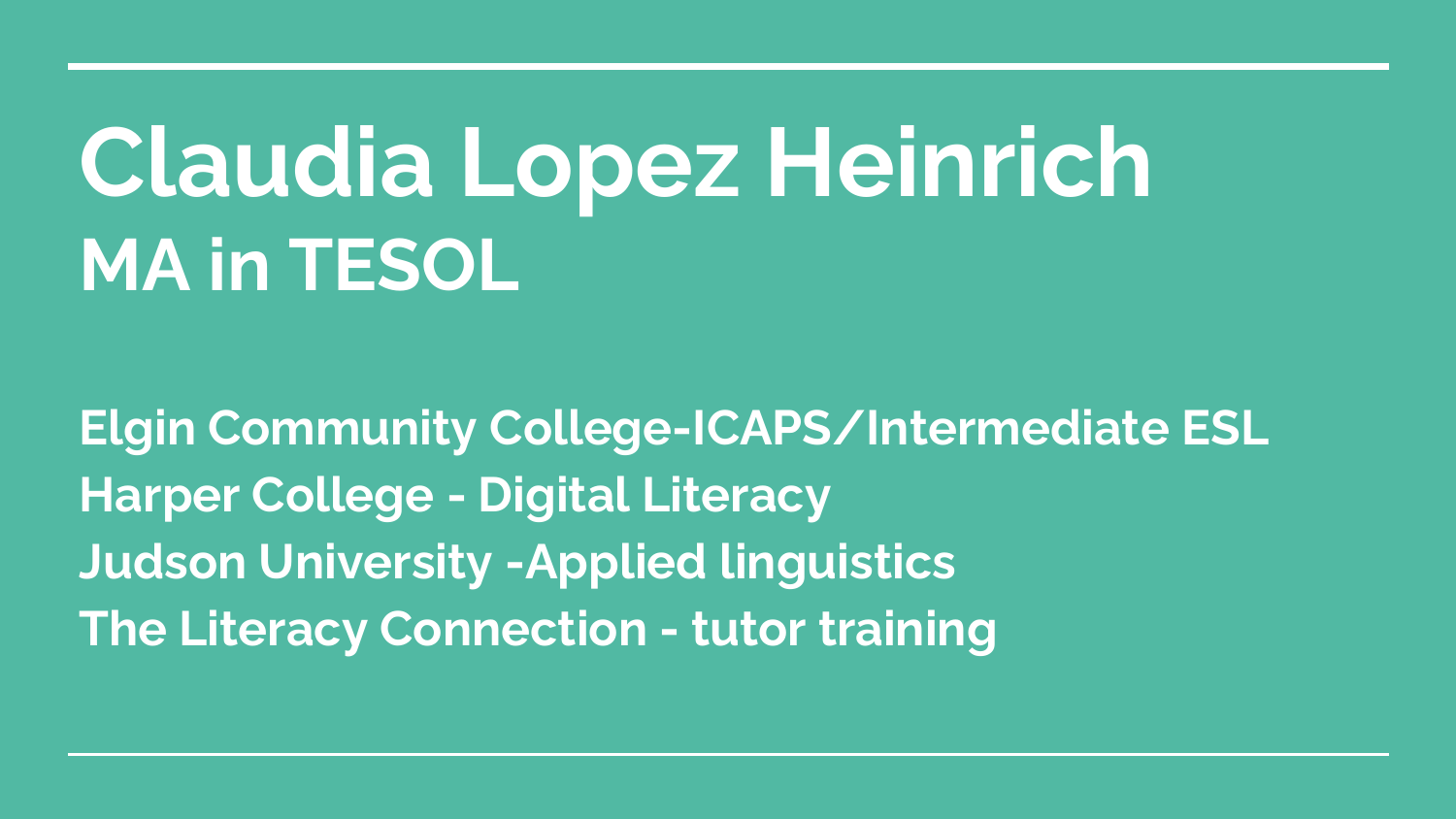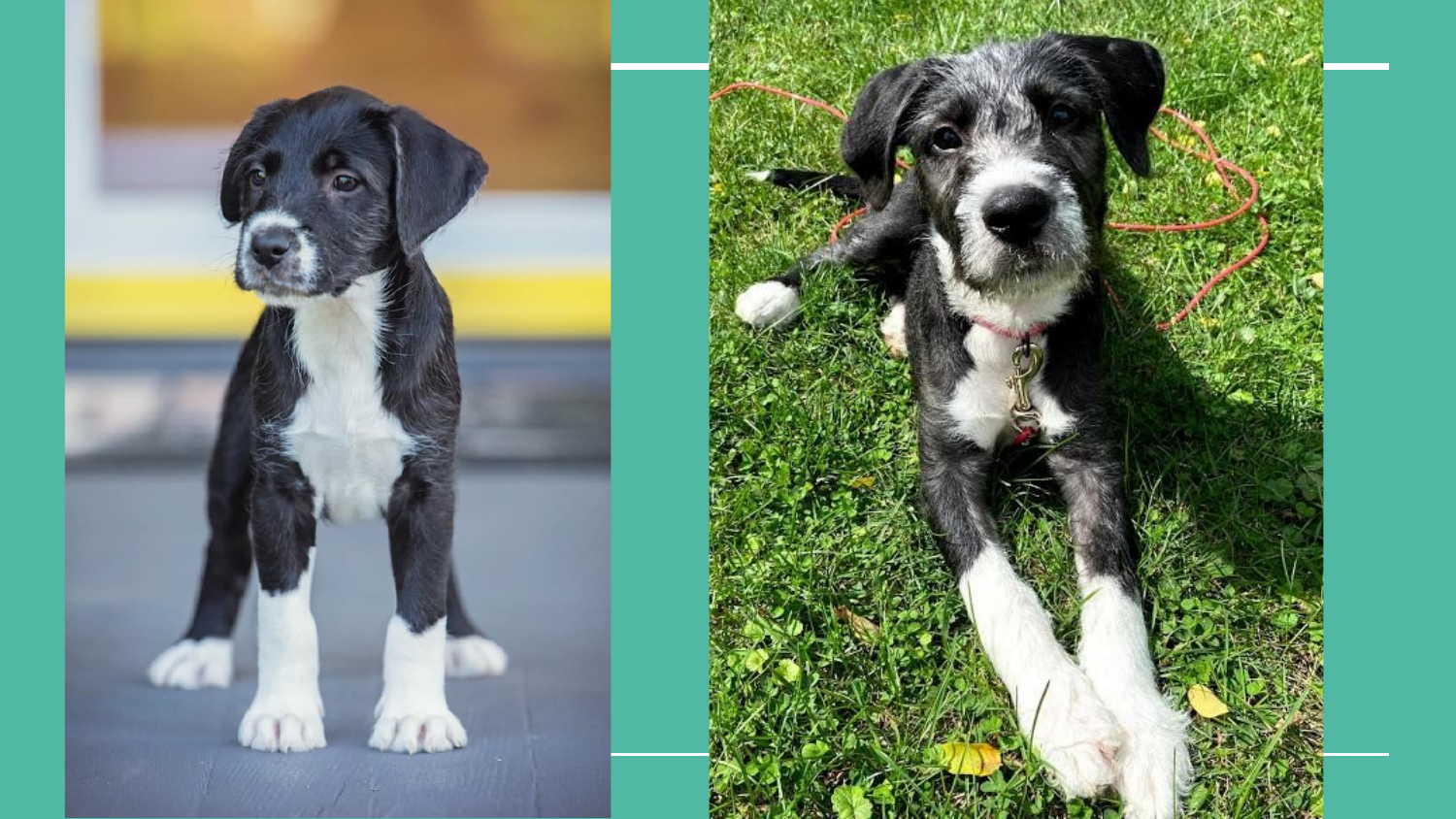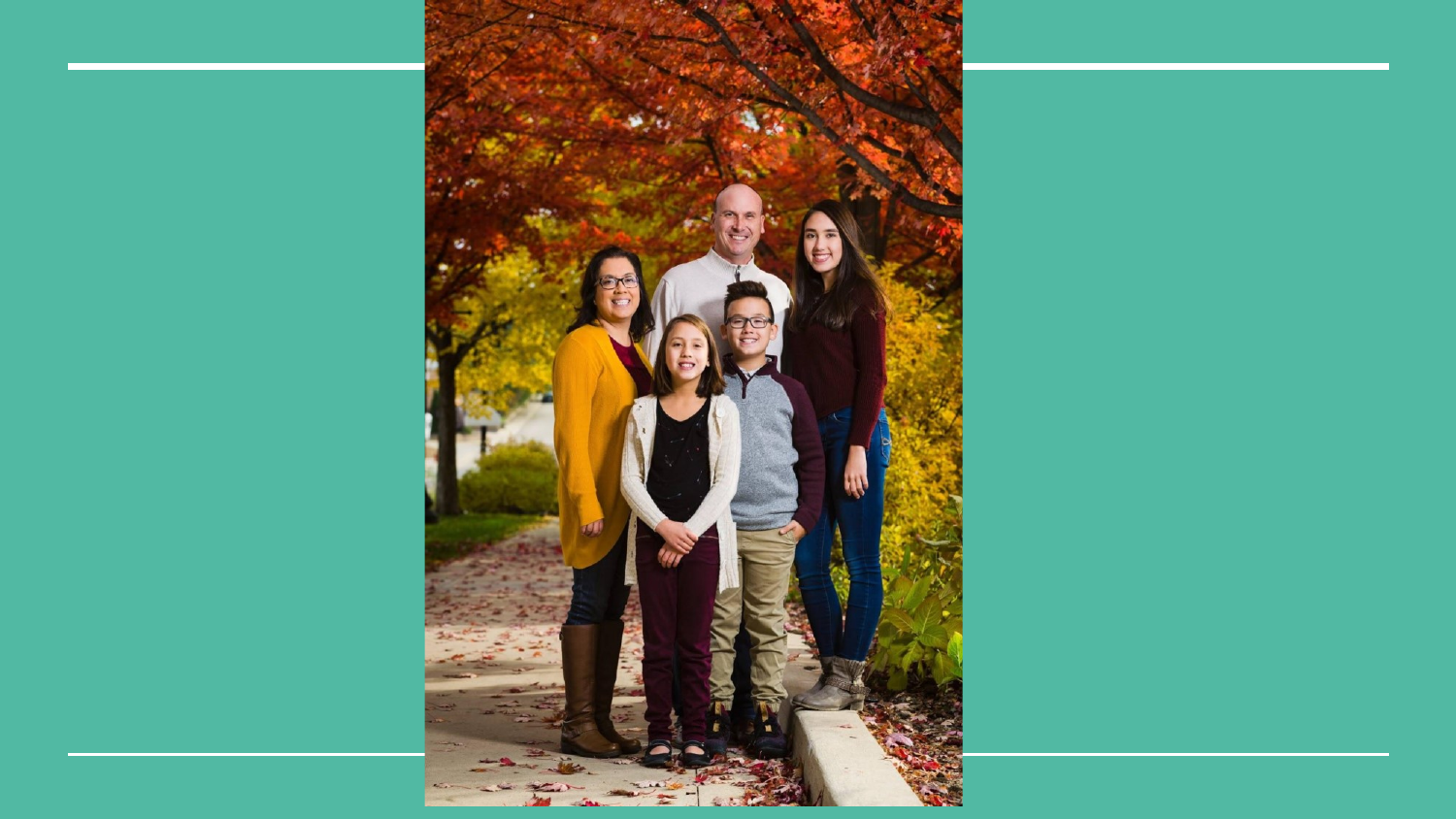## **Breakout Room:**

**What class/classes are you teaching this semester?**

**What's something that has brought you joy this semester?**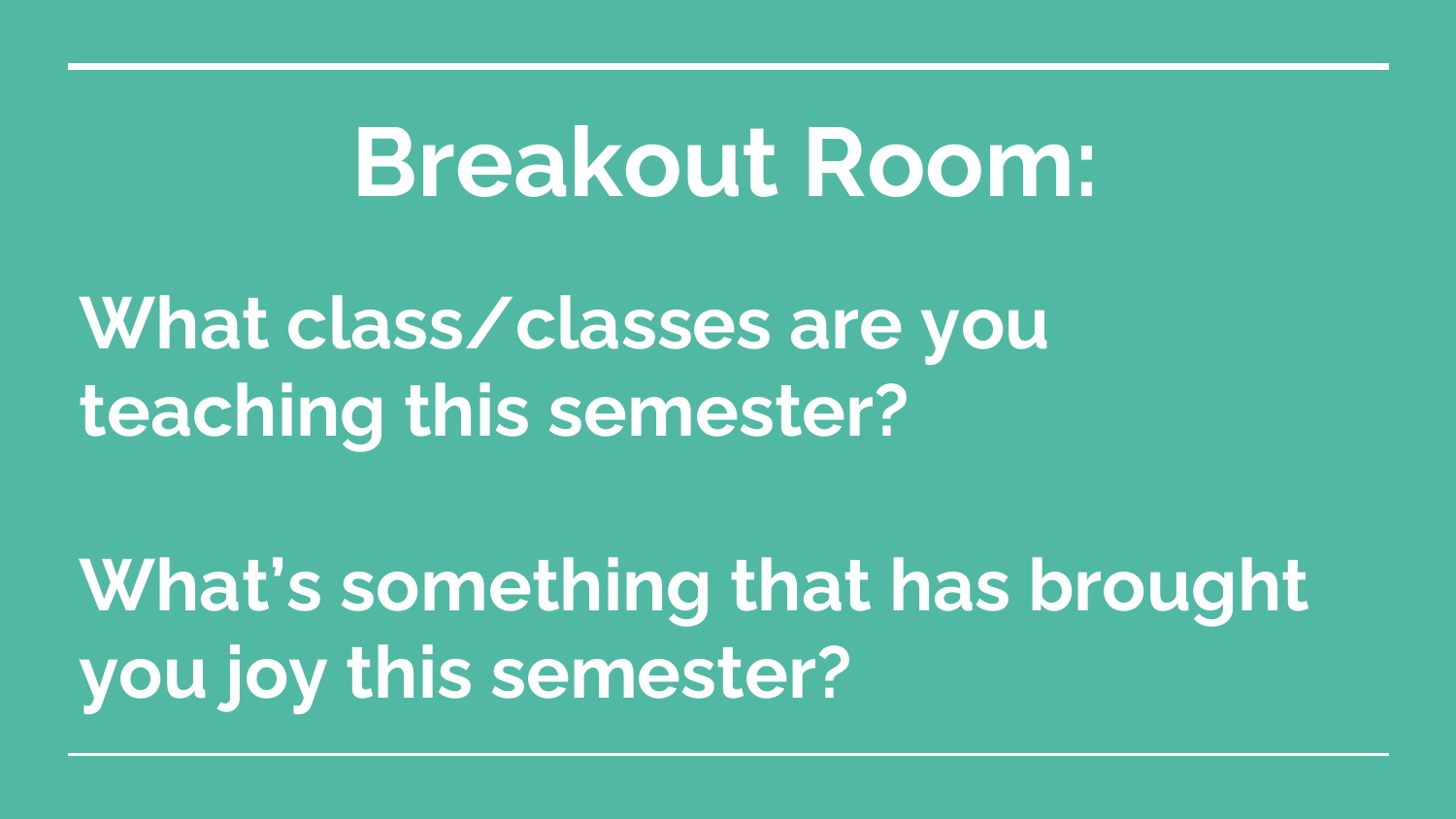# **Building Community Authenticity Trust**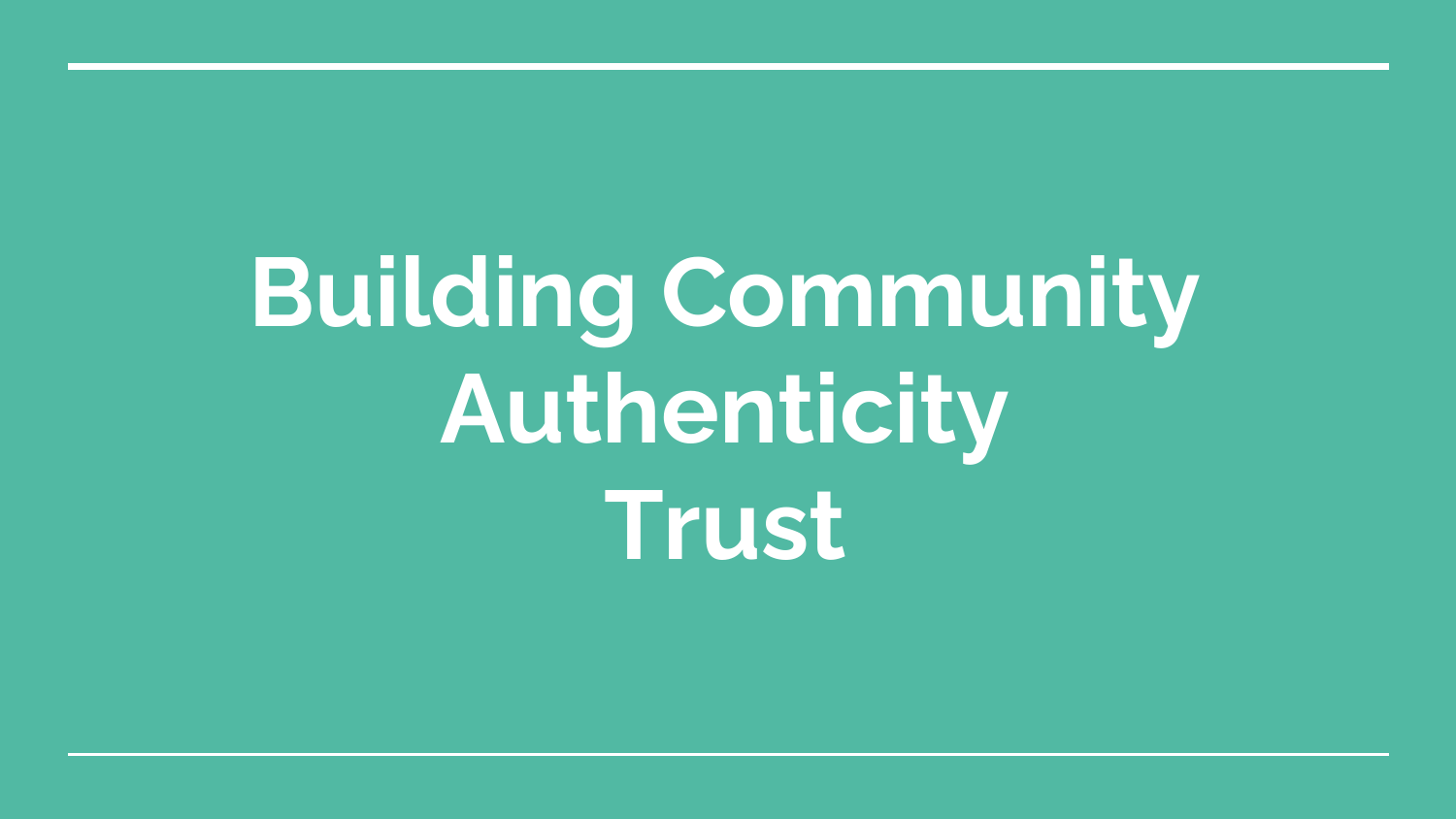# **Stress!**

**My response was to try to control it and make it "perfect"**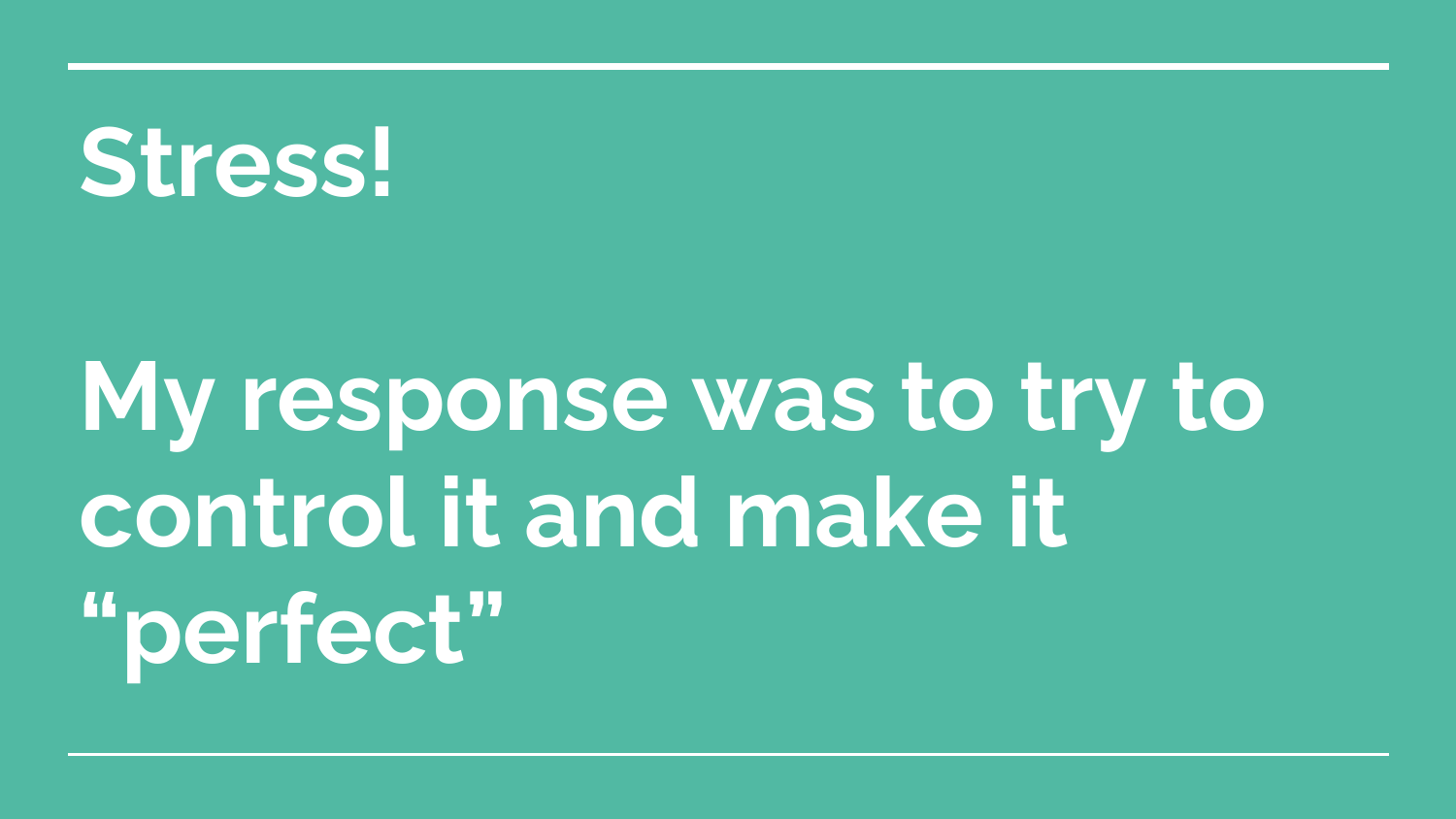#### ● **Share personal information**

- **Students sharing about personal information is not a waste of time.**
- **Presentations/writing assignments in which students share things that are important to them.**
- **1-1 meetings at the beginning of the semester.**
- **Getting to know students takes more time, but it does happen.**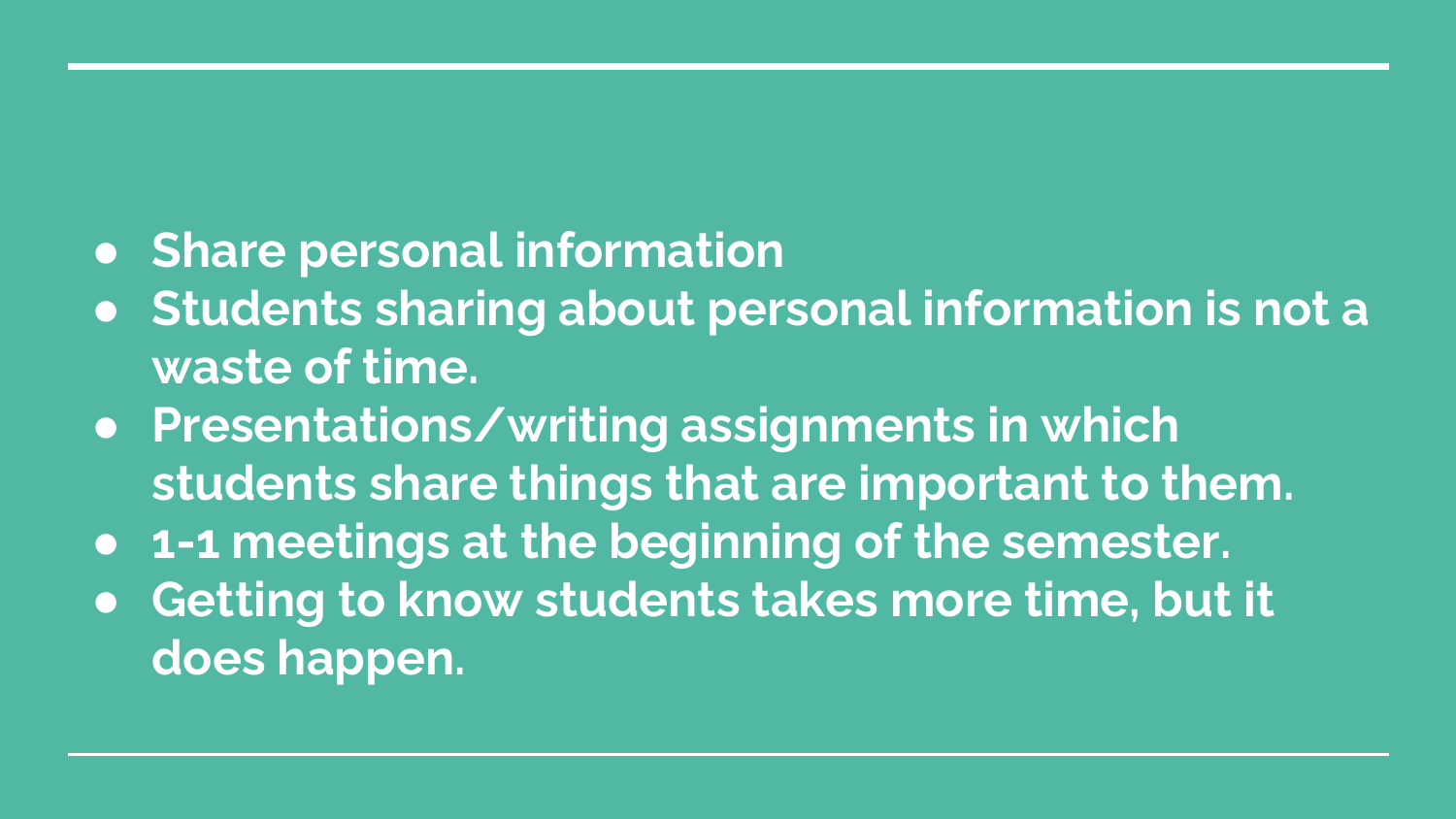# **How do I create an interactive studentfocused classroom?**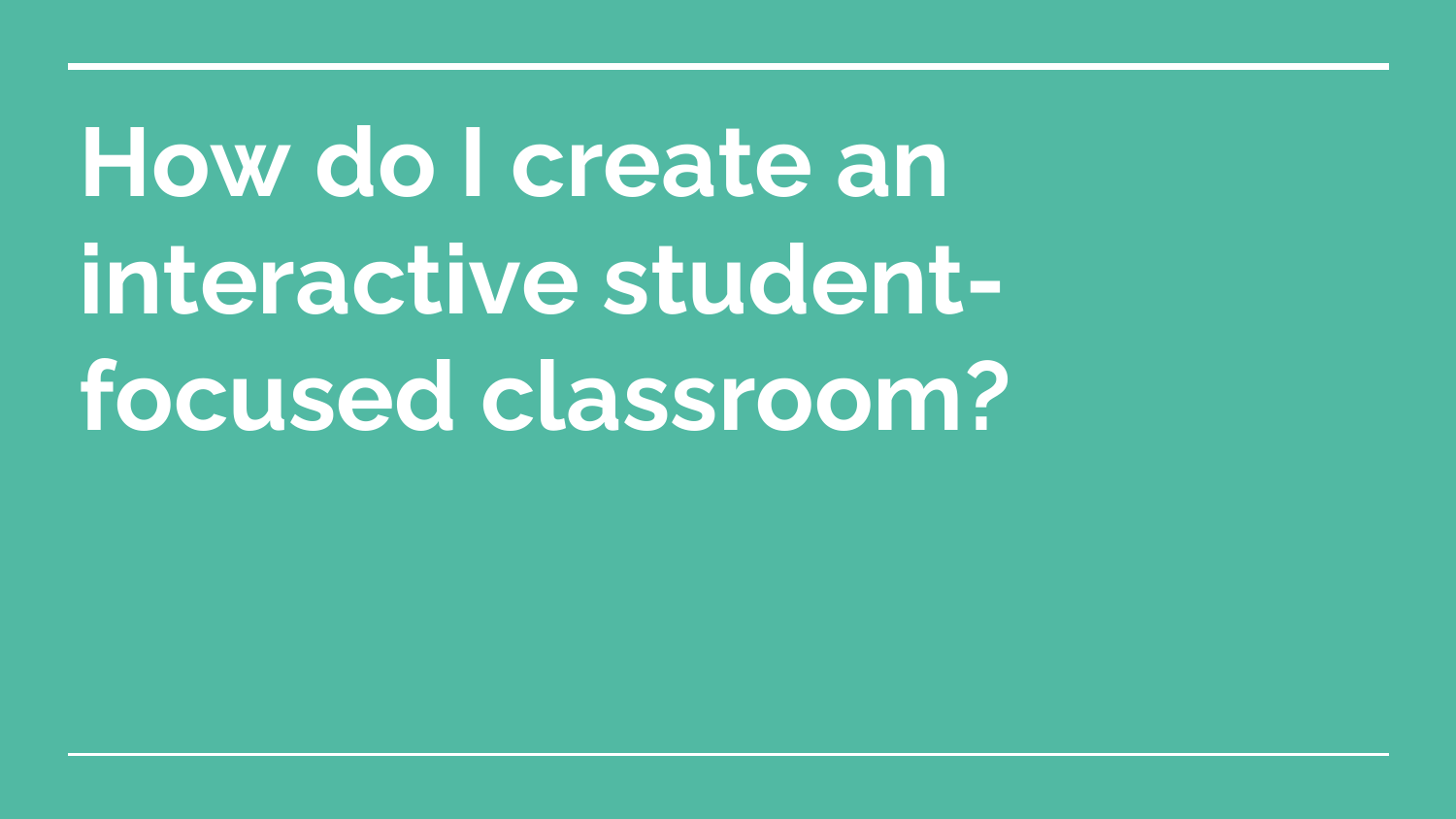### **Benefits of Breakout Rooms**

#### **Community**

- **Student turn their cameras on.**
- **Students build stronger relationships with each other.**

#### **Content**

- **Students contribute more.**
- **Students get more practice using language.**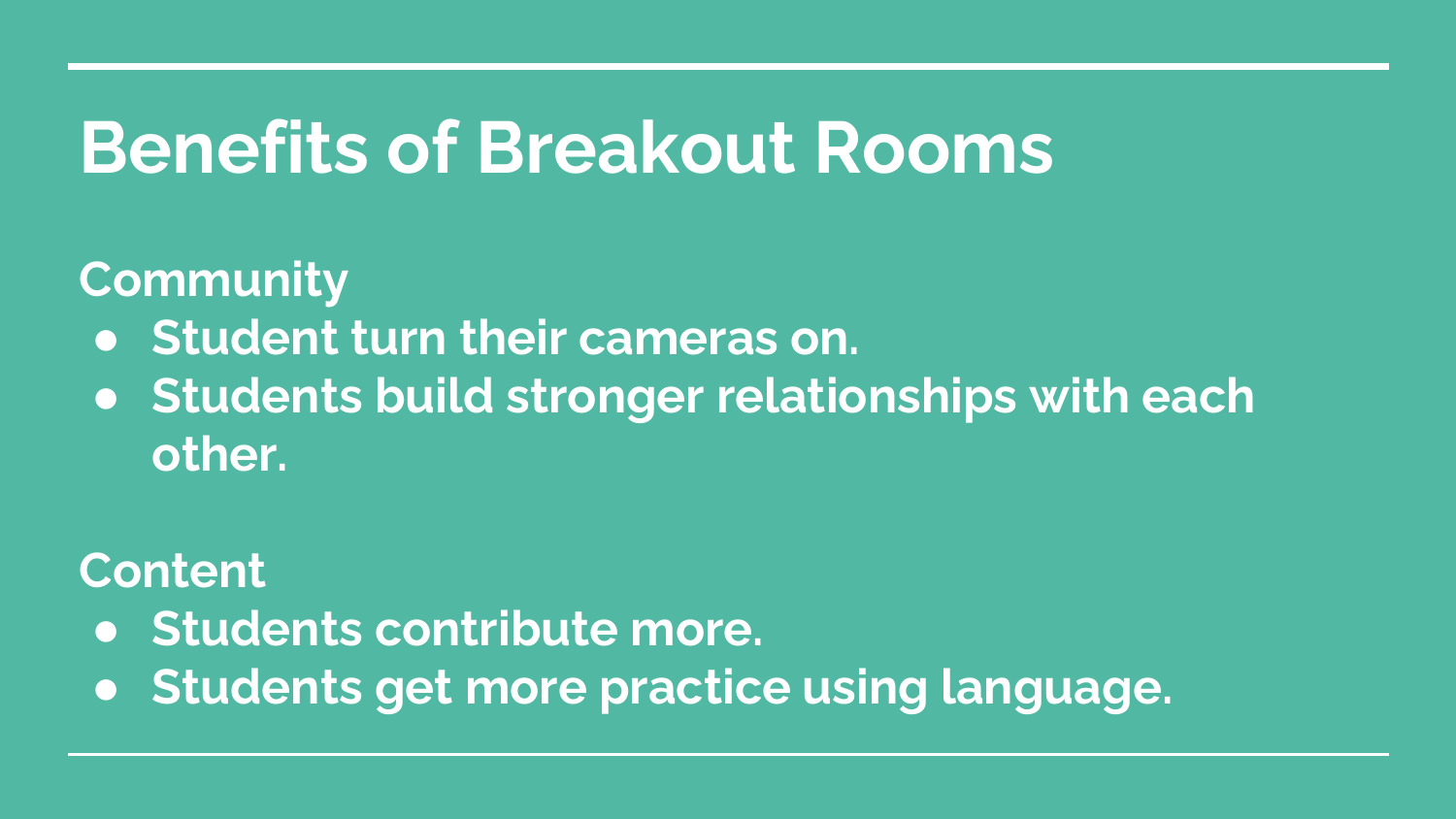### **Activities for Breakout Rooms**

- **Reading Fluency Peer Feedback**
- **Writing feedback**
- **Small Group discussion**
- **ICAPs create study guides**
- **ICAPs review course content**
- **ICAPs review processes and procedures**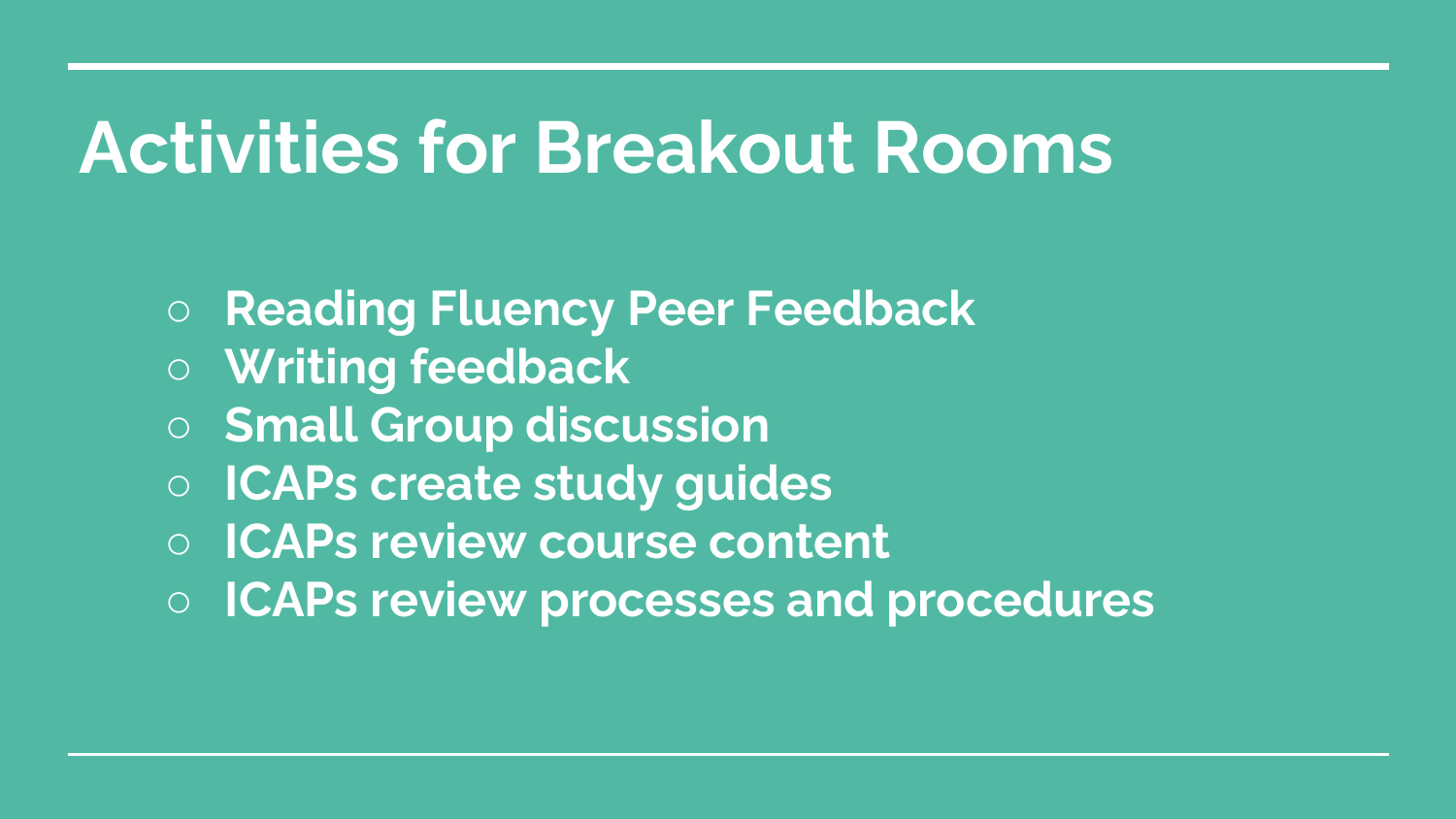# **What activities do your students do in breakout rooms?**



Students, write your response!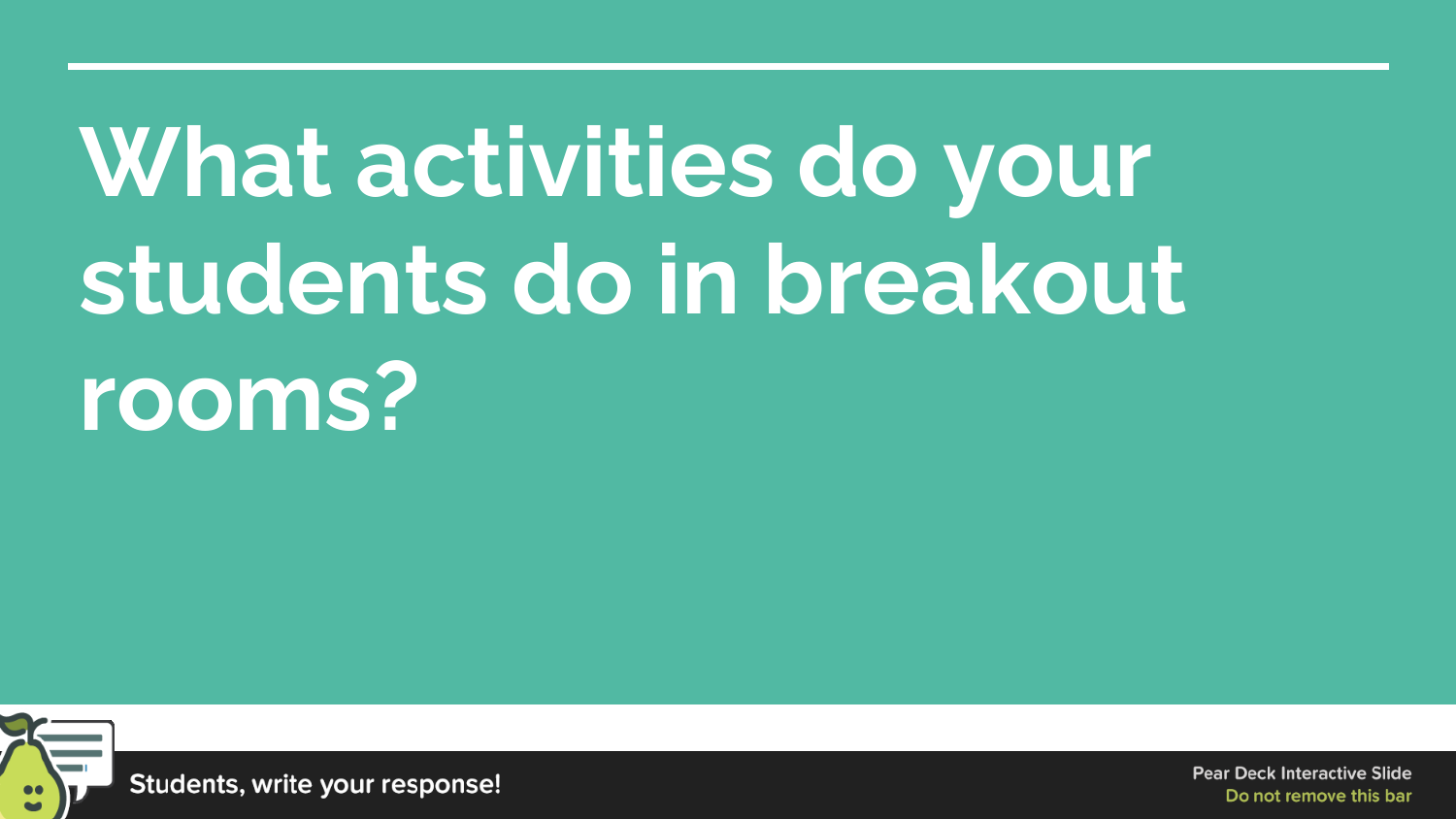### **How can I recreate opportunities for formative assessment?**

## **Why is formative assessment important to building community?**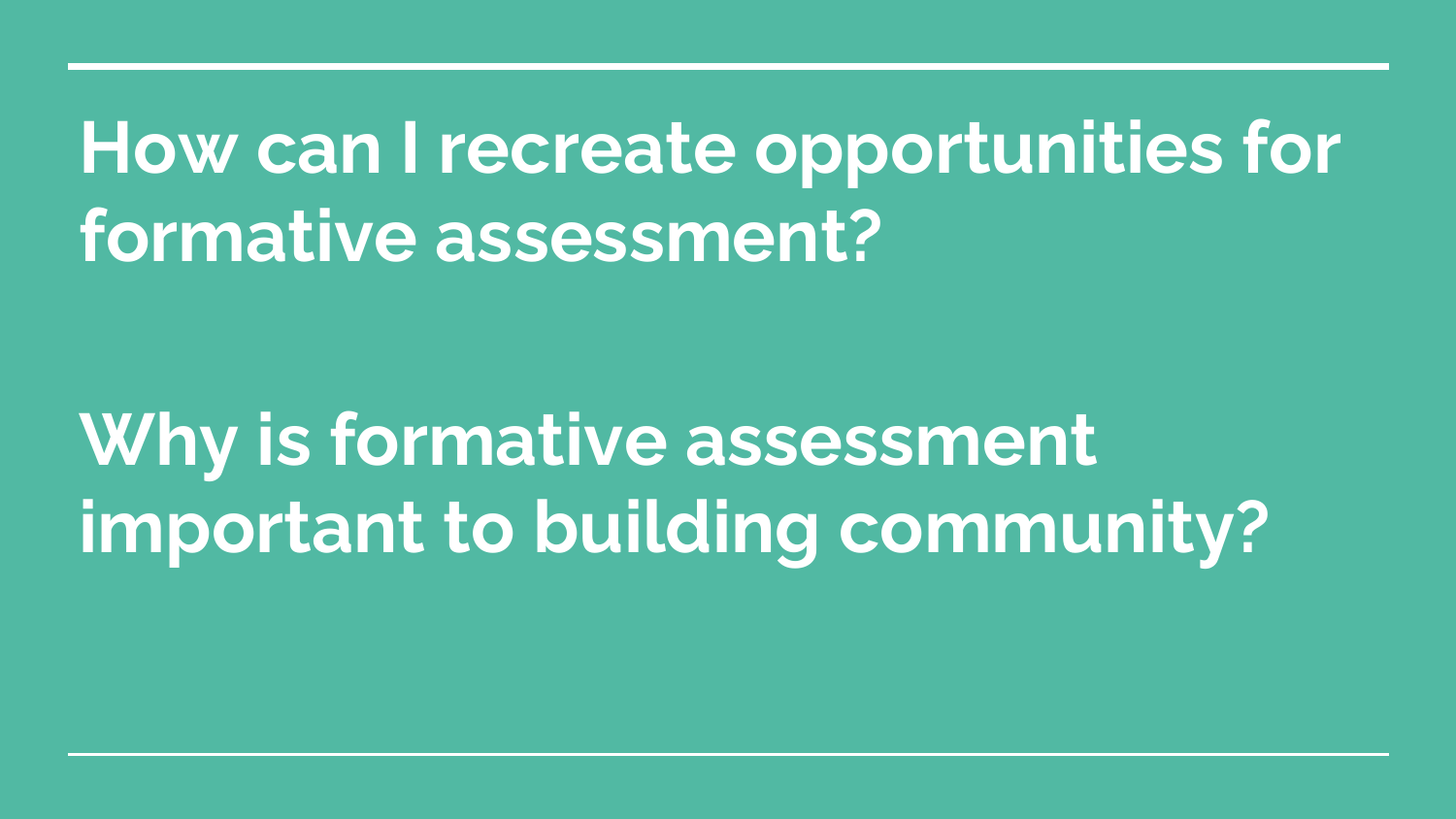# **Peardeck**

- **Interactive slides**
- **Students post responses to questions**
- **Instructor can read and highlight some responses to show (paid feature).**
- **Instructor can review responses and share with students (paid feature)**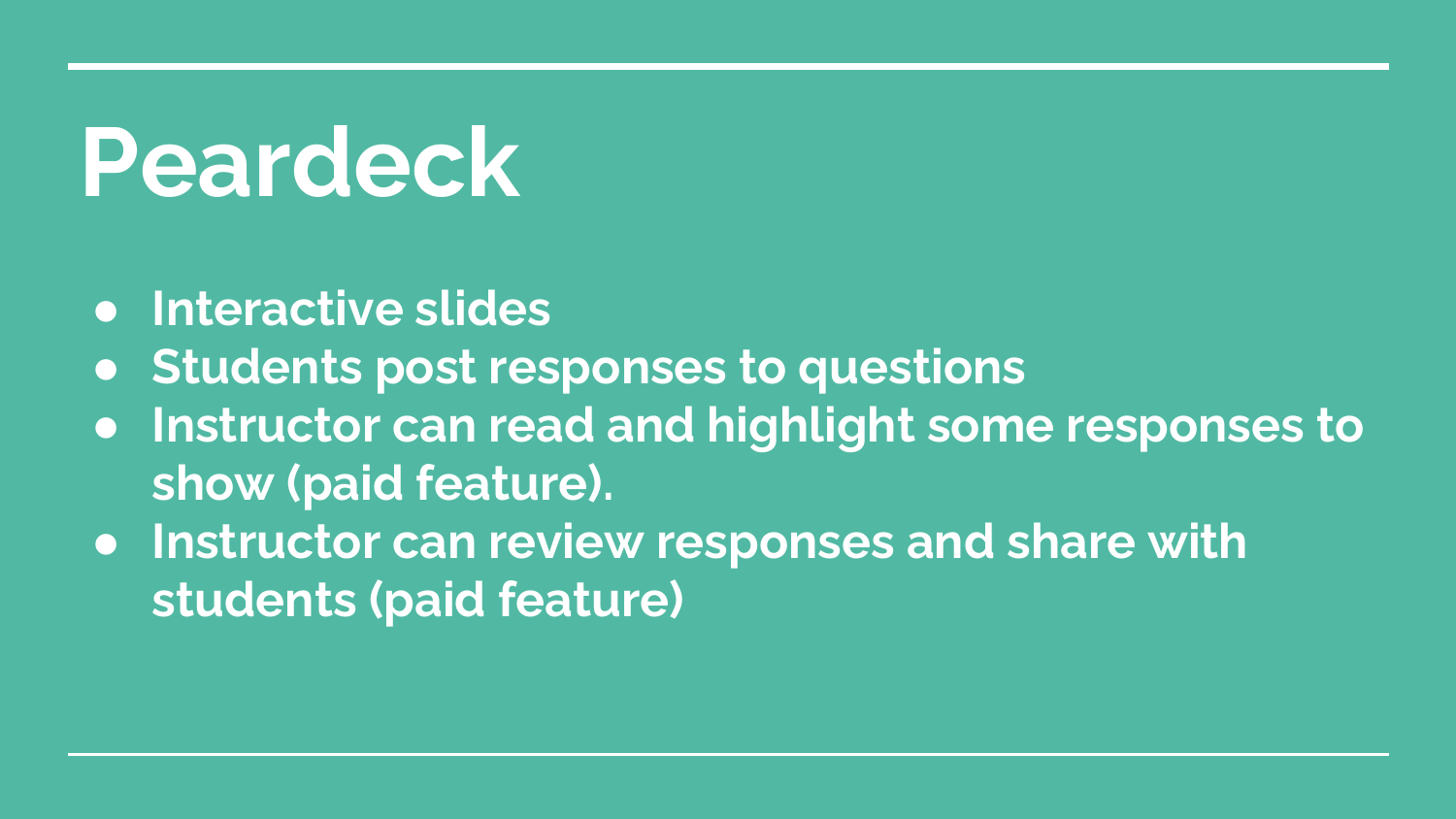**Metal nibs, or pen tips, have been found that date at least as far back as Roman times. These indicate that manufactured pens were available as well.**



Studies indicate that this chemical could cause cancer.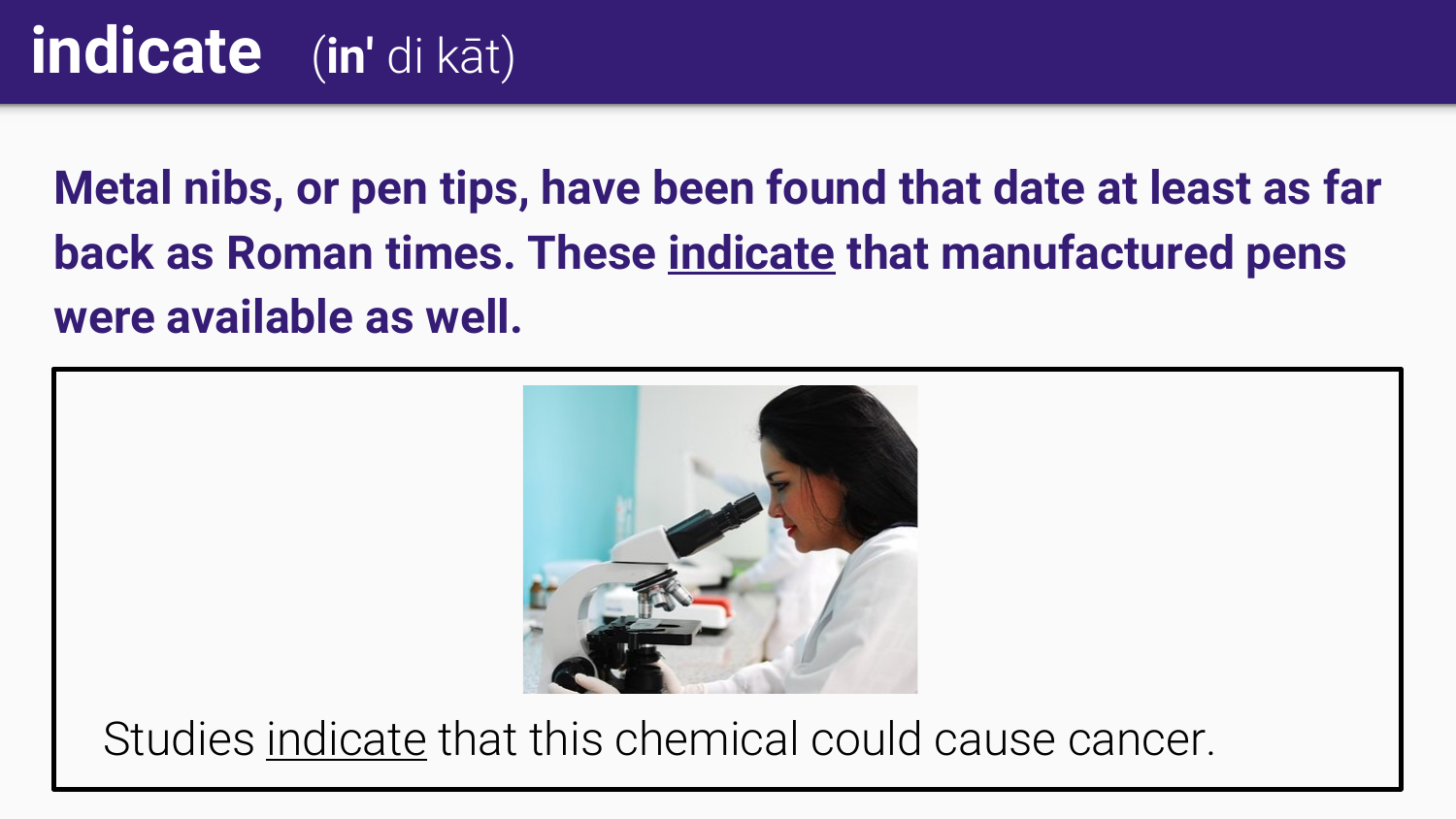### **indicate** (**in′** di kāt)

#### What's your prediction of the meaning of indicate?

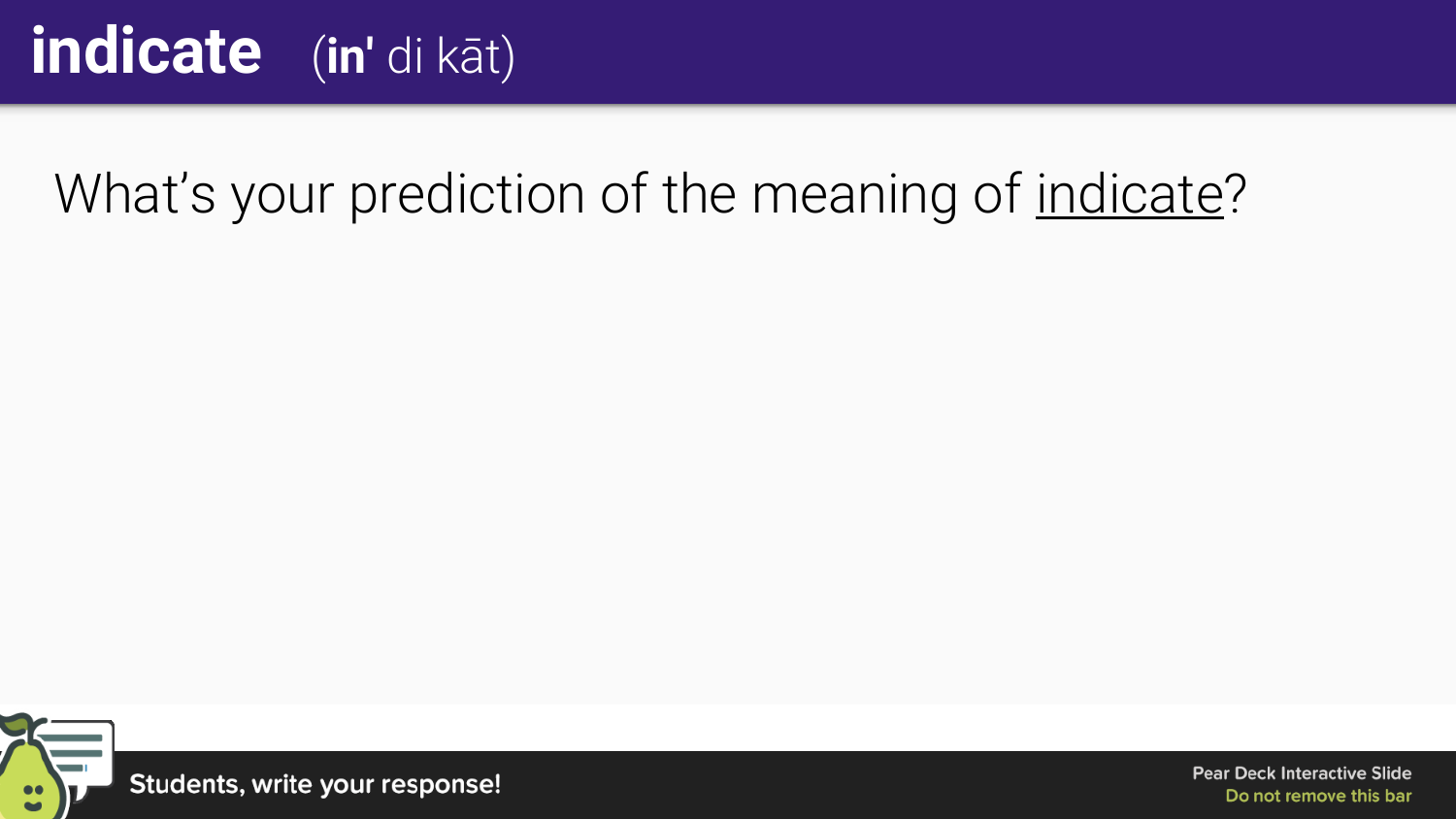### **indicate** (in' di kāt)

#### **part of speech:** verb

#### **definition:** to show (something)

#### **example sentence:** The map indicates where the treasure is buried.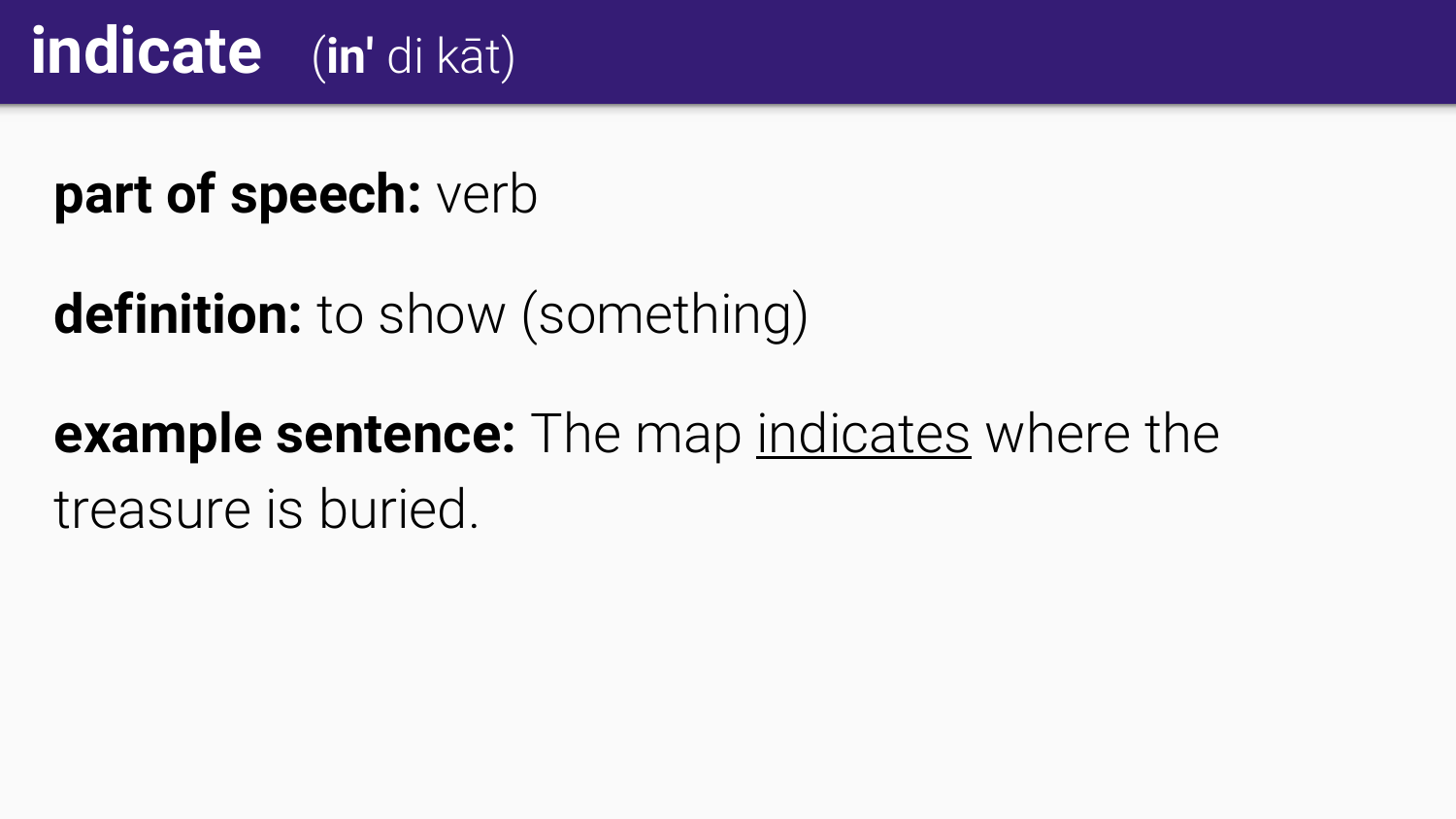# **Have you used Peardeck? What kind of questions/activities do you include in your slides?**



Students, write your response!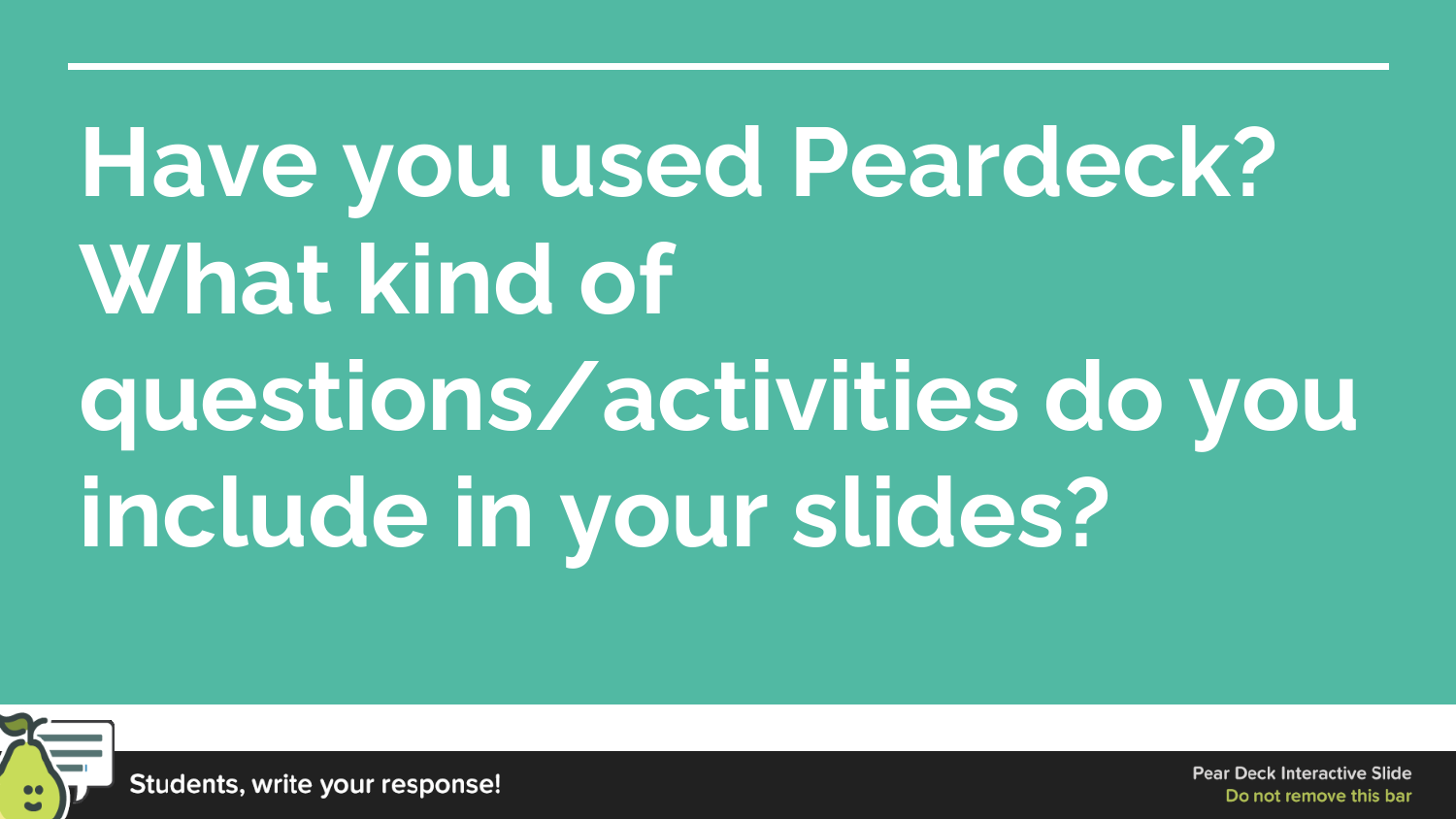# **Wait Time**

- **I'm nervous and I want my students to have a good online experience, so I jump into to answer questions more quickly than I wold in the classroom.**
- **Increase wait time.**